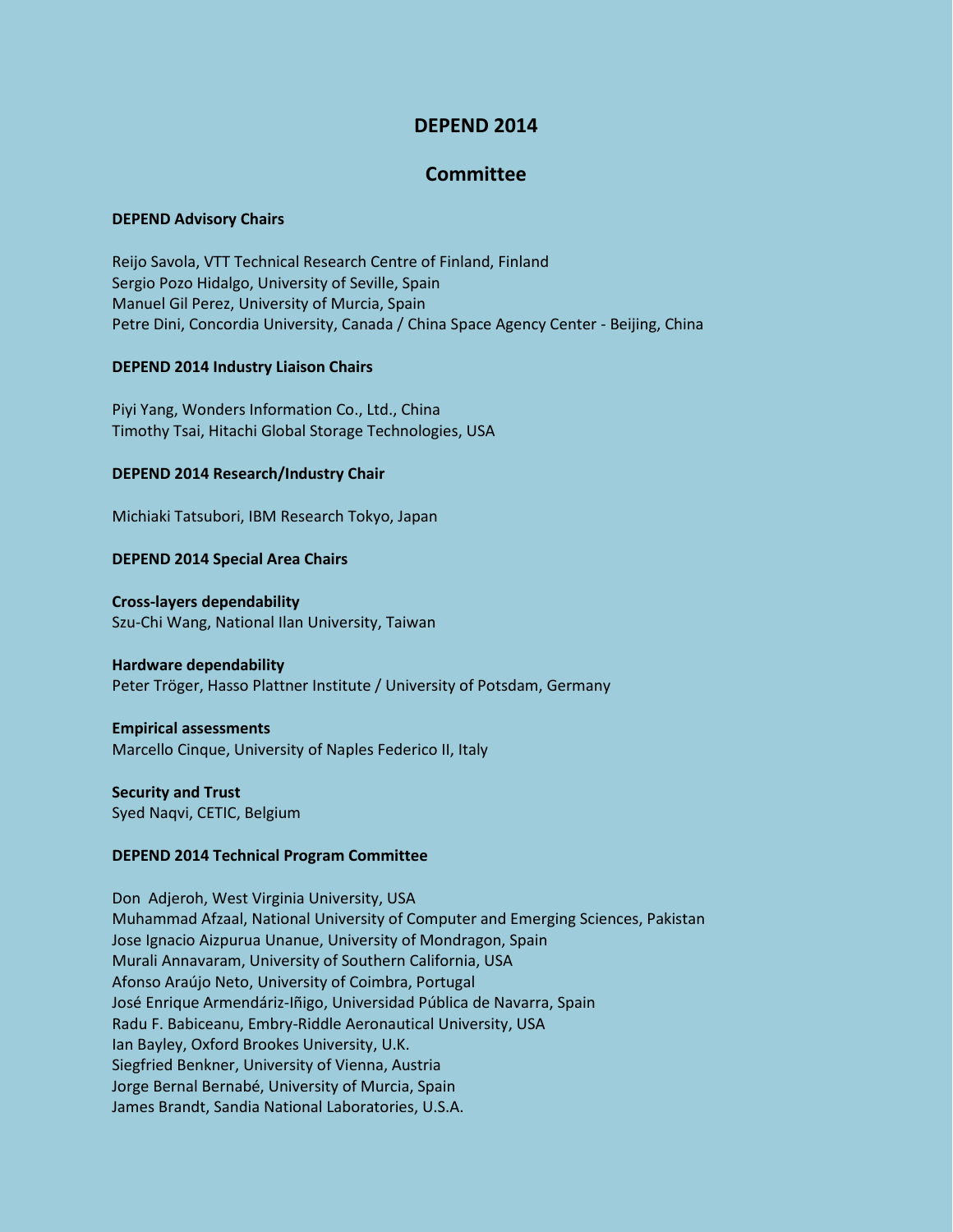Andrey Brito, Universidade Federal de Campina Grande, Brazil Lasaro Camargos, Federal University of Uberlândia, Brazil Juan Carlos Ruiz, Universidad Politécnica de Valencia, Spain Antonio Casimiro Costa, University of Lisbon, Portugal Simon Caton, Karlsruhe Institute of Technology (KIT), Germany Andrea Ceccarelli, University of Firenze, Italy Binbin Chen, Advanced Digital Sciences Center, Singapore Albert M. K. Cheng, University of Houston, USA Marcello Cinque, University of Naples Federico II, Italy Peter Clarke, Florida International University, U.S.A. Luigi Coppolino, Università degli Studi di Napoli "Parthenope", Italy Domenico Cotroneo, Università di Napoli Federico II, Italy David de Andrés Martínez, Universitat Politècnica de València, Spain Rubén de Juan Marín, Universidad Politécnica de Valencia, Spain Vincenzo De Florio, University of Antwerp, Belgium & IBBT, Belgium Ewen Denney, SGT/NASA Ames, U.S.A. Catello Di Martino, University of Illinois at Urbana-Champaign, U.S.A. Cesario Di Sarno, University of Naples Parthenope, Italy Jonas Diemer, Symtavision, Germany Nicola Dragoni, Technical University of Denmark - Lyngby, Denmark Diana El Rabih, Université Paris 12, France Cain Evans, Birmingham City University, UK Nuno Ferreira Neves, University of Lisbon, Portugal Francesco Flammini, Ansaldo STS, Italy Gregory Frazier, Apogee Research, U.S.A. Jicheng Fu, University of Central Oklahoma, U.S.A. Cristina Gacek, City University London, United Kingdom Marisol García Valls, University Carlos III de Madrid, Spain Ann Gentile, Sandia National Laboratories, U.S.A. Manuel Gil Perez, University of Murcia, Spain Michael Grottke, University of Erlangen-Nuremberg, Germany Nils Gruschka, University of Applied Science - Kiel, Germany Ibrahim Habli, University of York, U.K. Houcine Hassan, Universitat Politecnica de Valencia, Spain Bjarne E. Helvik, The Norwegian University of Science and Technology (NTNU) - Trondheim, Norway Luke Herbert, Technical University of Denmark, Denmark Pao-Ann Hsiung, National Chung Cheng University, Taiwan Jiankun Hu, Australian Defence Force Academy - Canberra, Australia Neminath Hubballi, Infosys Lab Bangalore, India Ravishankar K. Iyer, University of Illinois at Urbana-Champaign, U.S.A. Arshad Jhumka, University of Warwick - Coventry, UK Shouling Ji, Georgia Institute of Technology, USA Zhanpeng Jin, State University of New York at Binghamton, U.S.A. Yoshiaki Kakuda, Hiroshima City University, Japan Zbigniew Kalbarczyk, University of Illinois at Urbana-Champaign, U.S.A. Hui Kang, Stony Brook University, USA Aleksandra Karimaa, Turku University/TUCS and Teleste Corporation, Finland Dong-Seong Kim, University of Canterbury, New Zealand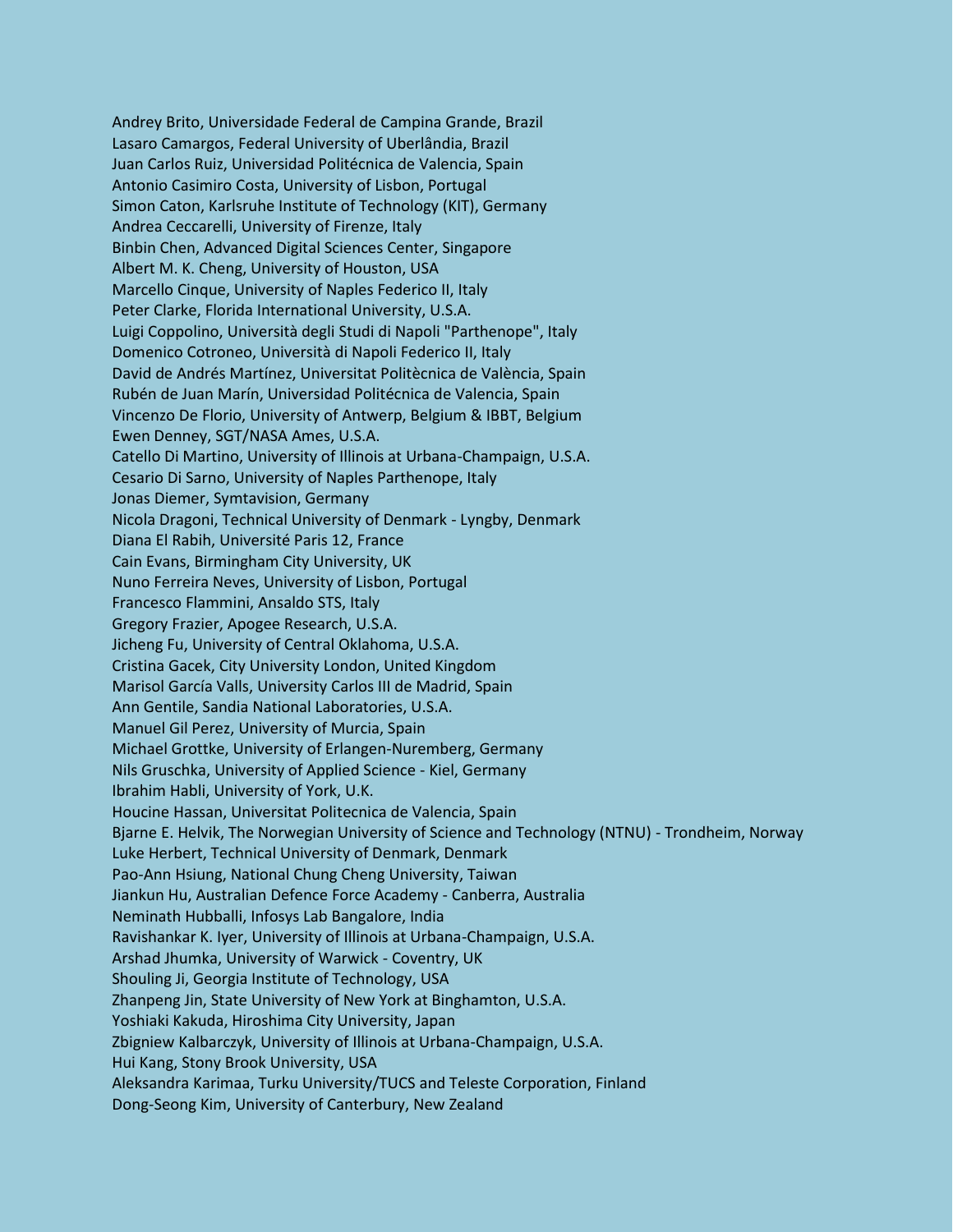Ezzat Kirmani, St. Cloud State University, USA Seah Boon Keong, MIMOS Berhad, Malaysia Abdelmajid Khelil, Huawei Research, Germany Kenji Kono, Keio University, Japan Israel Koren, University of Massachusetts - Amherst, USA Mani Krishna, University of Massachusetts - Amherst, USA Mikel Larrea, University of the Basque Country UPV/EHU, Spain Inhwan Lee, Hanyang University - Seoul, Korea Matthew Leeke, University of Warwick, UK Jane W. S. Liu, Academia Sinica, Taiwan Yun Liu, Boeing Company, USA Paolo Lollini, Dipartimento di Matematica e Informatica "U. Dini", Italy Xuanwen Luo, Sandvik Mining, USA Miroslaw Malek, Humboldt-Universitaet zu Berlin, Germany Amel Mammar, Mines Telecom/ Telecom SudParis, France Antonio Mana Gomez, University of Malaga, Spain Gregorio Martinez, University of Murcia, Spain Rivalino Matias Jr., Federal University of Uberlandia, Brazil Yutaka Matsuno, Nagoya University, Japan Manuel Mazzara, Polytechnic of Milan, Italy Per Håkon Meland, SINTEF ICT, Norway Carlos Julian Menezes Araujo, Federal University of Pernambuco, Brazil Francesc D. Muñoz-Escoí, Universitat Politècnica de València, Spain Jogesh K. Muppala, The Hong Kong University of Science and Technology, Hong Kong Jun Na, Northeastern University, China Syed Naqvi, CETIC, Belgium Sarmistha Neogy, Jadavpur University, India Mats Neovius, Åbo Akademi University - Turku, Finland Hong Ong, MIMOS Bhd, Malaysia Frank Ortmeier, Otto-von-Guericke-Universität Magdeburg, Germany Roberto Palmieri, Virginia Tech, USA Aljosa Pasic, ATOS Origin, Spain Ronald Petrlic, Saarland University, Germany Alfredo Pironti, INRIA Paris Rocquencourt, France Wolfgang Pree, University of Salzburg, Austria Feng Qin, Ohio State University, USA Rolf Riesen, IBM Research, Ireland Ruben Rios, University of Málaga, Spain Paolo Romano, INESC-ID/IST, Portugal Christian Rossow, VU University Amsterdam, Netherlands Francesca Saglietti, University of Erlangen-Nuremberg, Germany Felix Salfner, SAP Innovation Center - Potsdam, Germany Reijo Savola, VTT Technical Research Centre of Finland, Finland Sahra Sedighsarvestani, Missouri University of Science and Technology, U.S.A. Jean-Pierre Seifert, Technische Universität Berlin & Telekom Innovation Laboratories, Germany Dimitrios Serpanos, University of Patras & ISI, Greece Muhammad Shafique, Karlsruhe Institute of Technology (KIT), Germany Kuei-Ping Shih, Tamkang University, Taiwan